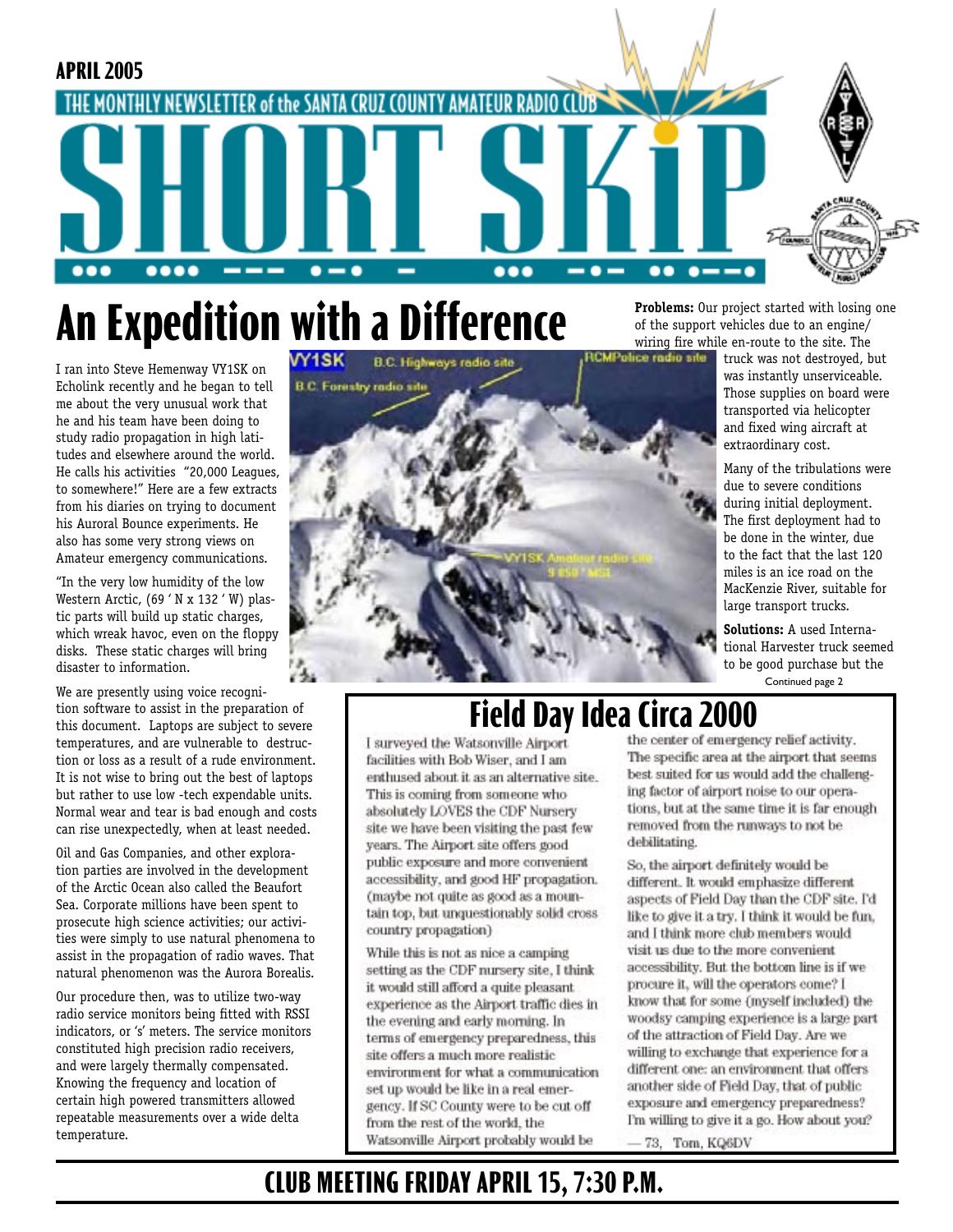## **2 APRIL 2005 3**

#### **Expedition continued**

delivery was 2,000 miles away. Someone had to fly to Vancouver, British Columbia to take delivery of this bigger vehicle. Our small mini-van was not likely to do any damage to an ice road 10-ft. thick but we did have some concerns about a 5-ton truck, but those fears were allayed, when we saw 50,000-pound vehicles, driving on the river with impunity.

While the outer skin is aluminum we have insulated this with fiberglass after first wiring for when we are able to plug in to AC power. The low voltage power distribution was a much longer project.

Our 'lighting' solution was to use many ultra-high output LED's. About 60 of these are positioned around the interior roof line perimeter and mounted in an aluminum bar. Their diffuse illumination has slightly blue tinge, but the majority of the lumen output is in the white range and makes for a pleasant situation when reading or doing any other work within the truck. Most important is there in NO interference to the Radios. A secondary benefit is the very low current consumption. We consume a total of three amperes to well illuminate the interior of the truck and have NO noise in the other electronics.

An Astron 50 ampere, rack mount power supply is wired in parallel with several high output Solar Panels on the top of the box. This will feed all the batteries on board when not plugged into landside power. There are several other 12 VDC power supplies for operation of smaller radios and laptop when operating in packet or other digital modes, including SSTV on the 20-meter band.

#### **Are we ready? Alaska Highway! Here we come!**

For the first part of the mission we head for Northern British Columbia, then into Watson Lake, Yukon Territory, 300 more miles to Whitehorse, then on to the Klondike highway heading north to Dawson City. A stop there for rest and recuperation as the road has been tiring. Gallons of cold beer and a bottle or two of good Whiskey for me, and a night of a real hot shower, and a soft bed.

Now the work begins! As we depart Dawson, we backtrack about 25 miles to the junction of the Dempster Highway. The use of the word 'highway' is being VERY generous, as these highways are really mud tracks of slippery surfaces and twisting mountain traverses. Then comes the boredom of the long passages to another mountain. As you look into the distance you see another pass, only one of many you will cross and another great valley, 50 miles away. Are we tired? I don't

know! We are so numb from the pounding of the road; we don't have a sense of tiredness!

A night of rest at the Eagle Plains lodge is a treat. Eagle Plains is just short of the Arctic Circle. A Bar, (Good whiskey!), a restaurant (?) expensive motor fuel, and a coin laundry for the tourists. We plug in the truck for the night and will consume about 1050 Watts for the space heater and the engines block heater.

Next we depart for Rat Pass—the last of the mountain passes before dropping down to the plains of the Mackenzie Delta. There are two rivers to cross—each by barge. The Peel River crossing is done by driving through the mud to a tilted steel plate, which is the boarding ramp. If you get stuck in the mud, (likely) there is a Caterpillar bulldozer to drag you, or push you to the deck of the barge.

Not quite so bad is the Arctic Red River crossing. More sand and rocks rather than mud. Still there is a bulldozer in the event you do something stupid and get stuck!

Now, after crossing the mighty MacKenzie River, WY1SK mobile we are only 6 hours from Inuvik, Northwest Territories, Canada. Land of the Midnight Sun and Gateway to the Beaufort-Delta. But no Sun in winter, Inuvik lies 2 ' north of the Arctic Circle. The name "Inuvik" (roughly transliterated as 'the place of Man") has become a sometimes thriving town of 4,500 persons. The Emblem of this city, is the superimposed figures, of an "Igloo",

a "Teepee", and the "white mans house" symbolizes this meeting of the three major cultures, and the unity of all there.

This is the last fuel stop for our little convoy and we join a number of other vehicles, making the trip to Tuktoyaktuk, on the ice road, carrying supplies to the Hamlet of 'Tuk'. A good plan, as any unexpected 'breakdown' is a potential for costly disaster. An Ice breakthrough could cause the loss of life, much less the loss of vehicles and supplies.

We also make our contribution to the emergency communications in the region and maintain 12 different repeaters within this truck. They can be selected to replace any civil authority repeaters, which may be knocked out as result of some severe situation. A recent event was to replace several Fire repeaters in the Kamloops region during a very severe forest fire season. Numerous mountain top repeaters went down, or were destroyed due to fire in the mountains.

Now a very severe criticism of Amateur operations. Many Hams claim to be able to replace al communications necessary with their 2 m handhelds. Most of which failed within 2 hours as a result of poor battery management. How could they possibly substitute for highly trained fire fighters in bush? We don't speak the same language. Firespeak, Hamspeak, and Copspeak are never going to work in a situation of extreme duress. Keep Amateurs in the area of Health and Welfare communications where a history has already been developed".

This is by no means the end of Steve's tales of the Arctic but enough for now.

How about this for a QTH and interior of his truck truck?

—Ron W6WO



## **The Art of CW**

This is a picture of a fine German-made Schurr key. A present for my friend Gert's (OE3ZK) birthday from his XYL Susi. No wonder he sounds so good on the air HI HI

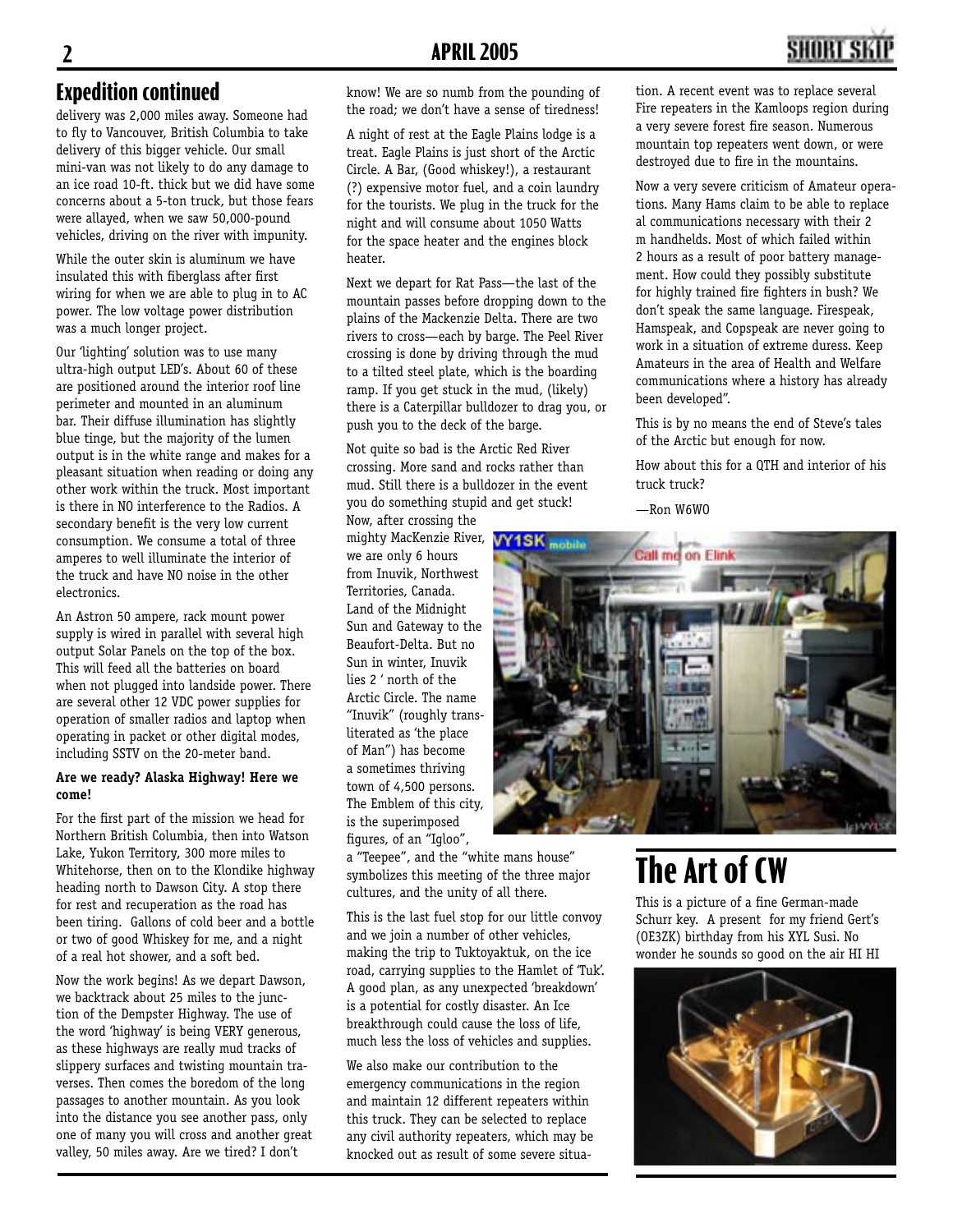## **2 APRIL 2005 3**



## **Tin Whiskers Destroy Satellites...**

I found a most interesting site on the web while looking for some relay photographs. I found a relay photo of a scorched aircraft quality relay that had a failure mode due to whisker growth, that is becoming more common in these modern times, leaning away from lead-based solders. Turns out that electronic components whose leads are



plated in pure tinplate, are susceptible to a wierd, dangerous phenom, of teeny, tiny single crystal, tin whiskers of tin growing out of the surface. Really! The process is being studied by NASA, big time, as some satellites have failed due to short circuits caused by the tin 'whiskers'. They have been found also in Microwave waveguides, causing havoc with the microwaves, contained within...(see photo, at URL below: They grow often to multi millimeter lengths, and sometimes reach a full centimeter. They can punch through conformal coatings of circuit boards (!) Sometimes they take a year to do damage, sometimes 20 years. Not just relays, but IC packages, PC board traces, especially anything in pure tin plate. Seems Tin-Lead alloys don't do this... This may become the new Y2K time bomb.... Check out the NASA reports, complete with photos at:

http://nepp.nasa.gov/whisker/photos/ —Pat AA6EG

### **New Members**

Welcome Cody Adams KG6YPK. Cody likes to build antennas and has been active on our repeater. Give him a call when you hear him. Cody also set a fine example by joining the ARRL as well.We have another new member Jeff Watson KG6YPS. Please welcome him to our club. Jeff has also joined the ARRL through our club.

—73 de N1IPP

## **High Speed Multi Media**

As you are aware HSMM is an important ARRL initiative and our first foray into the arena is to assist CSUMB with a 5.8 GHz microwave link to Elkhorn Slough. To my mind this demonstrates our interest and ability to provide a service to the community and gains us experience with 5.8 GHz technology. A working relationship is developing nicely with the faculty at CSUMB. Over the next few weeks a core group of amateurs expect to be putting a 5 GHz link in for them between the campus and Elkhorn Slough. This will be operating under Unlicensed-National Information Infrastructure (U-NII) rules but our 5GHz allocations partially overlap this band so it will be useful experience for us.

I have been investigating HSMM activities in other states and have found most informative information from the North Texas Micowave Society. From their site you will find a text-based handout and a full blown Powerpoint presentation of about 9 MB.

http://www.n5oom.org/hsmm/index.htm

—73, Ron W6WO

## **Are You Ready for Your CAKE**

We entertain questions, opinions and facts in about equal proportions on any and all topics of technology.

We welcome participation by new and prospective Hams and promise that you won't be blinded by science.

CAKE Meetings each month. Contact Ron, W6WO for time and location.



#### By Art Lee WF6P O

Band conditions are terrible on 40 meters. We are still headed downward on the sunspot cycle. The other morning I couldn't hear Terry Parks, N6NUN, in Watsonville. Rich, KI6EH, heard us checking in on the Baja Net. When Terry and I QSY'd to 15 meters on ground wave, he followed. Rich and I were booming in on 21.314. We carried on a nice QSO for a while, but Terry couldn't copy Rich. Then we all QSY'd to 80 meters to finish. This points up again, an advantage that we hams have in that we can change frequencies to get our contacts made.

On my last trip to Sacramento I had a chance to see the tower my son wants me to remove. He's not a ham and has no need for the tower. It's only up about 45 feet and the former owner (now a SK) did a good job of putting it up. It has a solid block of cement for a base, has about 3 good ground rods sunk into dense, moist soil. About half way up, it is securely bolted to the eaves of the house. I'll have to check to see who in the club has a gin pole. At our repeater shack there is a helmet and belt. At one time I thought Bob Brouwer, K7GF, donated a pole. Cap and I may make a trip to the repeater site to inventory what is on hand.

A few weeks ago Rich Hanset, KI6EH, and I went up to his boat at Discovery Bay. Took the boat to a marina for refueling. Rich turned the helm over to me for the trip. He knows every inch of those waters, so he acted as our pilot. It was fun